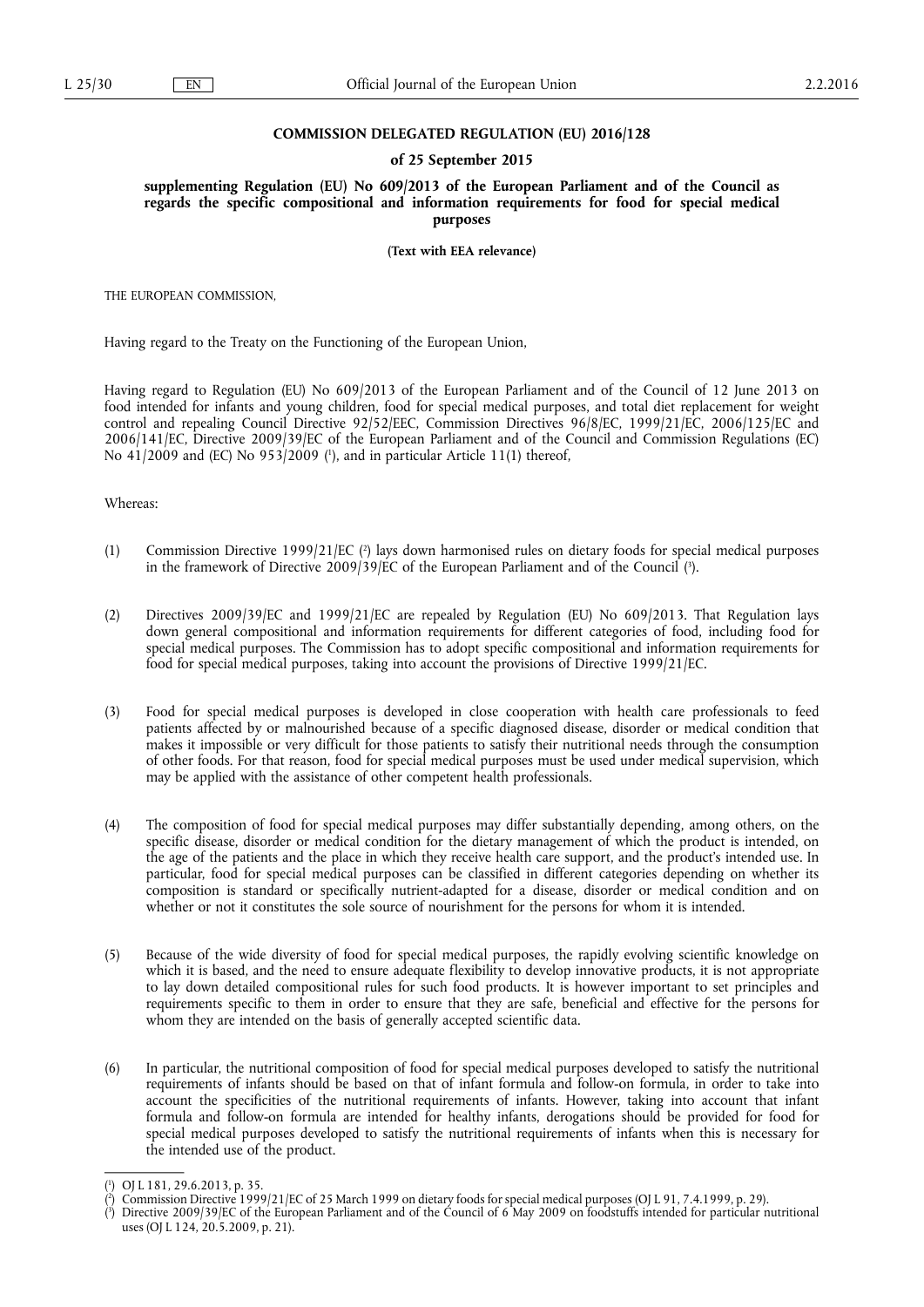- (7) It is important to set basic rules concerning the content of vitamin and mineral substances in food for special medical purposes in order to ensure the free circulation of products which are different in composition and the protection of consumers. Such rules should be based on those of Directive 1999/21/EC, given that they have ensured an adequate framework for food for special medical purposes so far. Rules should include minimum and maximum amounts, in the case of products considered to be nutritionally complete for covering the nutritional requirements of the patient, and maximum amounts only, in the case of products considered to be nutritionally incomplete, without prejudice to modifications for one or more of these nutrients rendered necessary by the intended use of the product.
- (8) Pursuant to Regulation (EU) No 609/2013, the Commission has to adopt provisions restricting or prohibiting the use of pesticides and on pesticide residues in food for special medical purposes developed to satisfy the nutritional requirements of infants and young children. Adopting provisions that are in line with the current scientific knowledge requires a significant amount of time, given that a comprehensive evaluation has to be carried out by the European Food Safety Authority on a number of aspects, including the appropriateness of the toxicological reference values for infants and young children.
- (9) Directive 1999/21/EC does not lay down such provisions. Commission Directives 2006/125/EC (<sup>1</sup>) and 2006/141/EC (?), however, do currently lay down specific requirements in this respect for foods for healthy infants and young children, based on two opinions given by the Scientific Committee for Food (SCF) on 19 September 1997 ( 3 ) and 4 June 1998 ( 4 ).
- (10) Taking into account the date of 20 July 2015 set by Regulation (EU) No 609/2013 for the adoption of this Delegated Regulation, the relevant existing requirements of Directives 2006/125/EC and 2006/141/EC should, at this stage, be taken over. However, it is appropriate to use the terminology of Regulation (EC) No 1107/2009 of the European Parliament and of the Council ( 5 ).
- (11) A very low residue limit of 0,01 mg/kg for all pesticides is set on the basis of the precautionary principle. In addition, more severe limitations are set for a small number of pesticides or metabolites of pesticides for which even a maximum residue level (MRL) of 0,01 mg/kg might, under worst-case intake conditions, lead to an exposure exceeding the acceptable daily intake (ADI) for infants and young children.
- (12) A prohibition of the use of certain pesticides would not necessarily guarantee that food for special medical purposes developed to satisfy the nutritional requirements of infants and young children is free from those pesticides, since some pesticides are persistent in the environment and their residues can be found in the food. For that reason, those pesticides, are considered not to have been used if residues are below a certain level.
- (13) Food for special medical purposes has to comply with Regulation (EU) No 1169/2011 of the European Parliament and of the Council ( 6 ). In order to take account of the specific nature of food for special medical purposes, this Regulation should lay down additions and exceptions to those general rules, where appropriate.
- (14) Providing all information that is necessary to ensure the appropriate use of food for special medical purposes should be mandatory for this type of food. That information should include information on the properties and characteristics in relation to, among others, the special processing and formulation, nutritional composition and

<sup>(</sup> 1 ) Commission Directive 2006/125/EC of 5 December 2006 on processed cereal-based foods and baby foods for infants and young children (OJ L 339, 6.12.2006, p. 16).

<sup>(</sup> 2 ) Commission Directive 2006/141/EC of 22 December 2006 on infant formulae and follow-on formulae and amending Directive 1999/21/EC (OJ L 401, 30.12.2006, p. 1).

<sup>(</sup> 3 ) Opinion of the Scientific Committee for Food on a maximum residue limit (MRL) of 0,01 mg/kg for pesticides in foods intended for infants and young children (expressed on the 19 September 1997).

<sup>(</sup> 4 ) Further advice on the opinion of the Scientific Committee for Food expressed on the 19 September 1997 on a Maximum Residue Limit (MRL) of 0,01 mg/kg for pesticides in foods intended for infants and young children (adopted by the SCF on 4 June 1998).

<sup>(</sup> 5 ) Regulation (EC) No 1107/2009 of the European Parliament and of the Council of 21 October 2009 concerning the placing of plant protection products on the market and repealing Council Directives 79/117/EEC and 91/414/EEC (OJ L 309, 24.11.2009, p. 1).

<sup>(</sup> 6 ) Regulation (EU) No 1169/2011 of the European Parliament and of the Council of 25 October 2011 on the provision of food information to consumers, amending Regulations (EC) No 1924/2006 and (EC) No 1925/2006 of the European Parliament and of the Council, and repealing Commission Directive 87/250/EEC, Council Directive 90/496/EEC, Commission Directive 1999/10/EC, Directive 2000/13/EC of the European Parliament and of the Council, Commission Directives 2002/67/EC and 2008/5/EC and Commission Regulation (EC) No 608/2004 (OJ L 304, 22.11.2011, p. 18).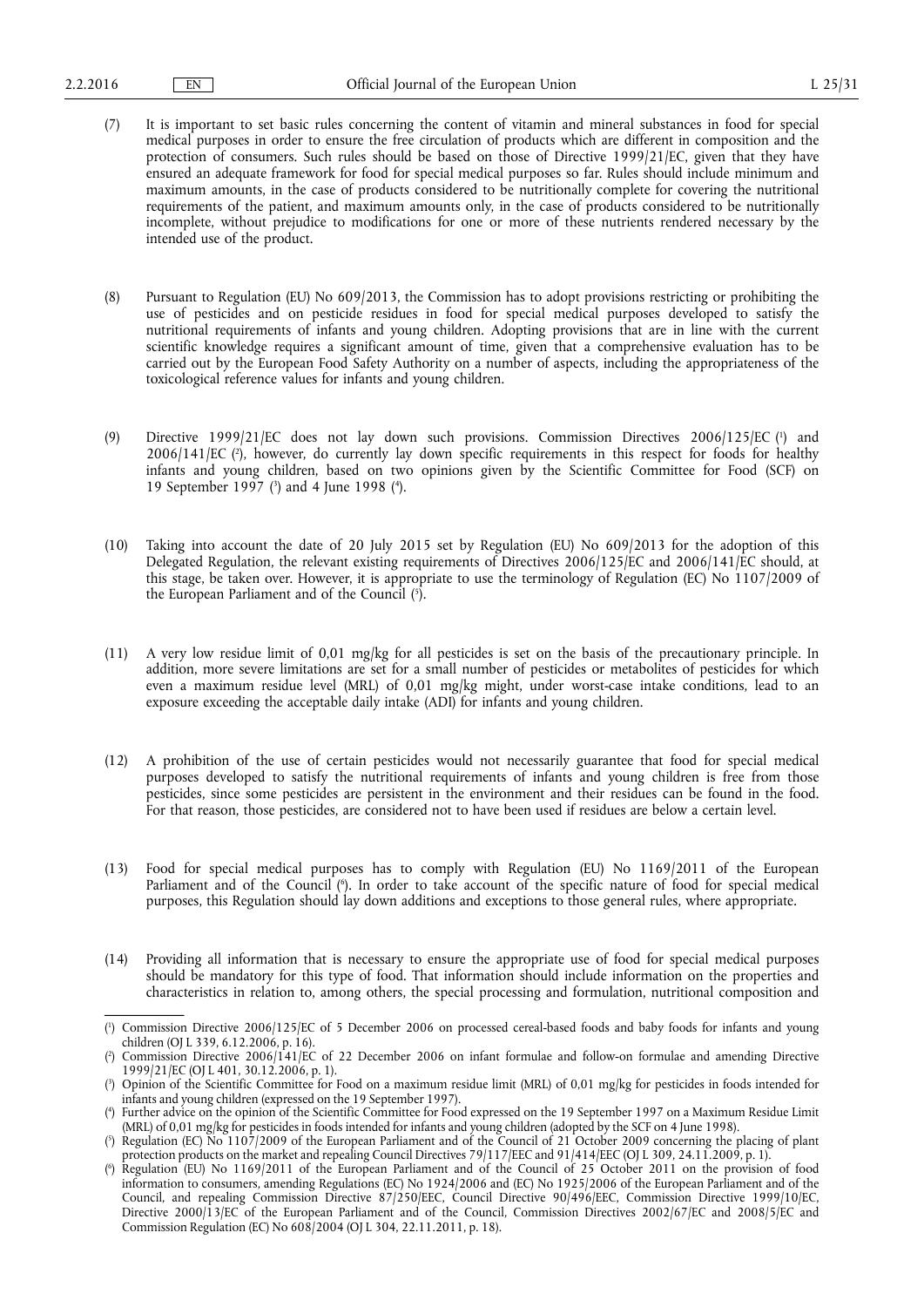rationale of use of the product that make it useful for its specific intended purpose. Such information should not be considered as nutrition and health claims within the meaning of Regulation (EC) No 1924/2006 of the European Parliament and of the Council ( 1 ).

- (15) The nutrition declaration for food for special medical purposes is essential in order to guarantee its appropriate use, both for patients consuming that food and for health care professionals who recommend its consumption. For that reason and in order to provide more complete information to patients and healthcare professionals, the nutrition declaration should include more particulars than those required by Regulation (EU) No 1169/2011. In addition, the exemption provided for in point 18 of Annex V to Regulation (EU) No 1169/2011 should not apply and the nutrition declaration should be mandatory for all food for special medical purposes, irrespective of the package or container size.
- (16) Consumers of food for special medical purposes have different nutritional needs than the normal population. The expression of nutrition information on the energy value and the amount of nutrients of food for special medical purposes as a percentage of daily reference intake values set out in Regulation (EU) No 1169/2011 would mislead consumers and should therefore not be allowed.
- (17) The use of nutrition and health claims authorised under Regulation (EC) No 1924/2006 to promote food for special medical purposes would not be appropriate, since consumers of such products are patients suffering from a disease, disorder or condition and are, therefore, not part of the general healthy population. In addition, food for special medical purposes is to be used under medical supervision and its consumption should not be promoted through the use of nutrition and health claims directly targeting consumers. For those reasons, the use of nutrition and health claims should not be allowed for food for special medical purposes.
- (18) In the past years, an increasing number of products have been placed on the market as food for special medical purposes developed to satisfy the nutritional requirements of infants. These products are sometimes promoted with means directly targeting consumers that are not subject to the restrictions under Union legislation applicable to infant formula and follow-on formula. In order to avoid possible abuses linked to the misclassification of products, reduce confusion for consumers on the nature of the different products being offered to them and guarantee conditions of fair competition, it seems appropriate to introduce additional restrictions on the labelling, presentation, advertising, and promotional and commercial practices of food for special medical purposes developed to satisfy the nutritional requirements of infants. Those restrictions should be similar to those applicable to infant formula and follow-on formula for healthy infants, with adjustments taking into account the intended use of the product and without prejudice to the need to provide food information to patients and health care professionals to ensure the product's appropriate use. Given that food for special medical purposes is to be used under medical supervision, those restrictions should not make it more difficult for food business operators to communicate with health care professionals and should allow health care professionals to assess the suitability of different products for their intended use.
- (19) Article 17(2) of Regulation (EC) No 178/2002 of the European Parliament and of the Council ( $\alpha$ ) requires Member States to enforce food law, and monitor and verify that the relevant requirements of food law are fulfilled by food and feed business operators at all stages of production, processing and distribution. In this context, in order to facilitate the efficient official monitoring of food for special medical purposes, food business operators placing food for special medical purposes on the market should provide the national competent authorities with a model of the label used and all relevant information considered necessary to demonstrate compliance with this Regulation, unless Member States have a different efficient monitoring system.
- (20) In order to enable food business operators to adapt to the new requirements, this Regulation should apply from a date that is 3 years after its entry into force. Taking into account the number and importance of the new requirements applicable to food for special medical purposes developed to satisfy the nutritional requirements of infants, in respect of such products this Regulation should apply from a date that is 4 years after its entry into force,

<sup>(</sup> 1 ) Regulation (EC) No 1924/2006 of the European Parliament and of the Council of 20 December 2006 on nutrition and health claims made on foods (OJ L 404, 30.12.2006, p. 9).

<sup>(</sup> 2 ) Regulation (EC) No 178/2002 of the European Parliament and of the Council of 28 January 2002 laying down the general principles and requirements of food law, establishing the European Food Safety Authority and laying down procedures in matters of food safety (OJ L 31, 1.2.2002, p. 1).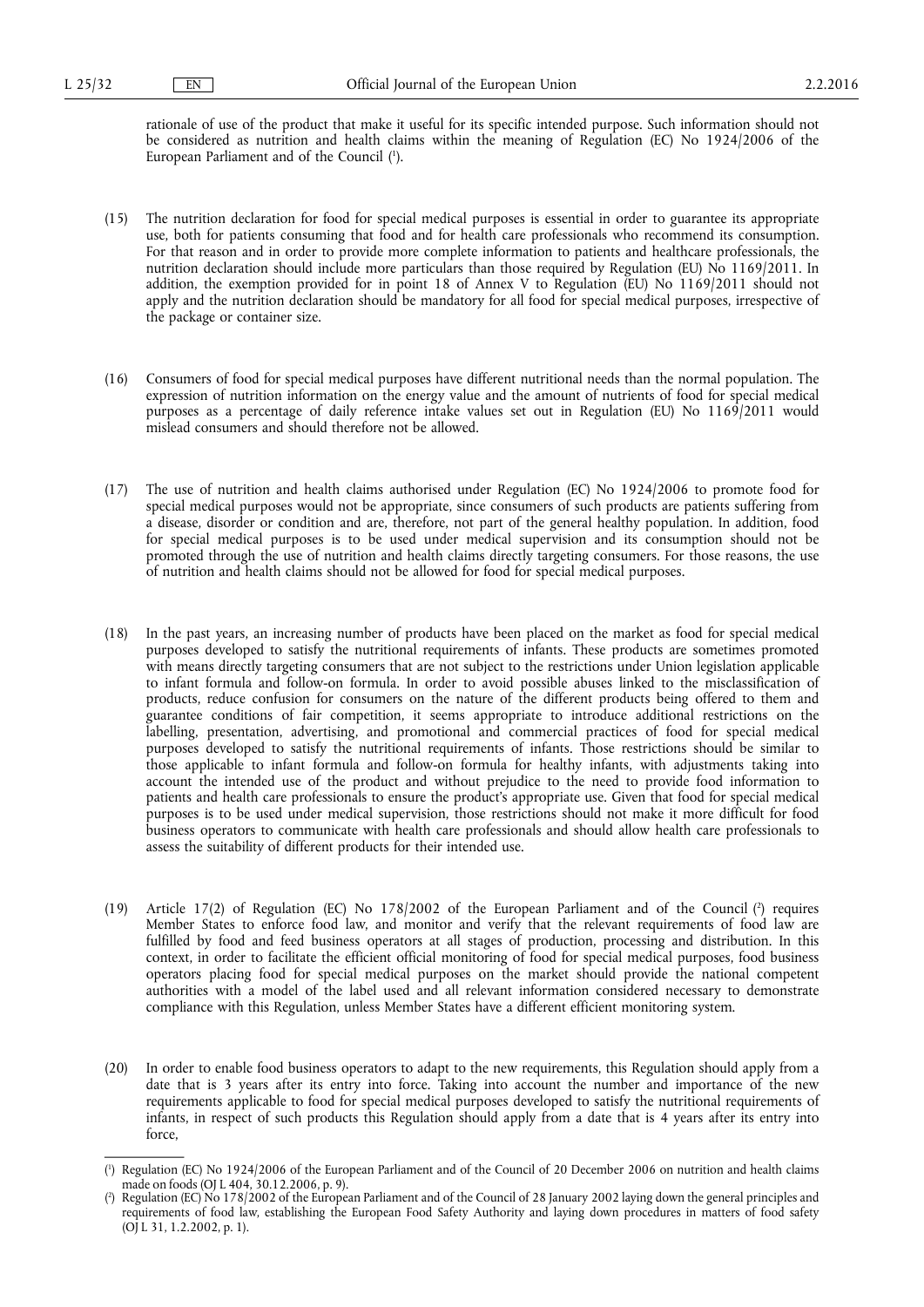HAS ADOPTED THIS REGULATION:

# *Article 1*

#### **Placing on the market**

Food for special medical purposes may only be placed on the market if it complies with this Regulation.

# *Article 2*

## **Compositional requirements**

- 1. Food for special medical purposes is classified in the following three categories:
- (a) nutritionally complete food with a standard nutrient formulation which, used in accordance with the manufacturer's instructions, may constitute the sole source of nourishment for the persons for whom it is intended;
- (b) nutritionally complete food with a nutrient-adapted formulation specific for a disease, disorder or medical condition which, used in accordance with the manufacturer's instructions, may constitute the sole source of nourishment for the persons for whom it is intended;
- (c) nutritionally incomplete food with a standard formulation or a nutrient-adapted formulation specific for a disease, disorder or medical condition which is not suitable to be used as the sole source of nourishment.

The food referred to in points (a) and (b) of the first subparagraph may also be used as a partial replacement or as a supplement to the patient's diet.

2. The formulation of food for special medical purposes shall be based on sound medical and nutritional principles. Its use, in accordance with the manufacturer's instructions, shall be safe, beneficial and effective in meeting the specific nutritional requirements of the persons for whom it is intended, as demonstrated by generally accepted scientific data.

3. Food for special medical purposes developed to satisfy the nutritional requirements of infants shall comply with the compositional requirements set out in Part A of Annex I.

Food for special medical purposes other than that developed to satisfy the nutritional requirements of infants shall comply with the compositional requirements set out in Part B of Annex I.

4. The compositional requirements set out in Annex I shall apply to the food for special medical purposes ready for use, marketed as such or after preparation in accordance with the manufacturer's instructions.

## *Article 3*

## **Requirements on pesticides in food for special medical purposes developed to satisfy the nutritional requirements of infants and young children**

1. For the purposes of this Article, 'residue' means the residue of an active substance as referred to in Article 2(2) of Regulation (EC) No 1107/2009 used in a plant protection product as referred to in Article 2(1) of that Regulation, including metabolites and products resulting from the degradation or reaction of that active substance.

2. Food for special medical purposes developed to satisfy the nutritional requirements of infants and young children shall not contain residues at levels exceeding 0,01 mg/kg per active substance.

Those levels shall be determined by generally accepted standardised analytical methods.

3. By way of derogation from paragraph 2, for the active substances listed in Annex II, the maximum residue levels specified in that Annex shall apply.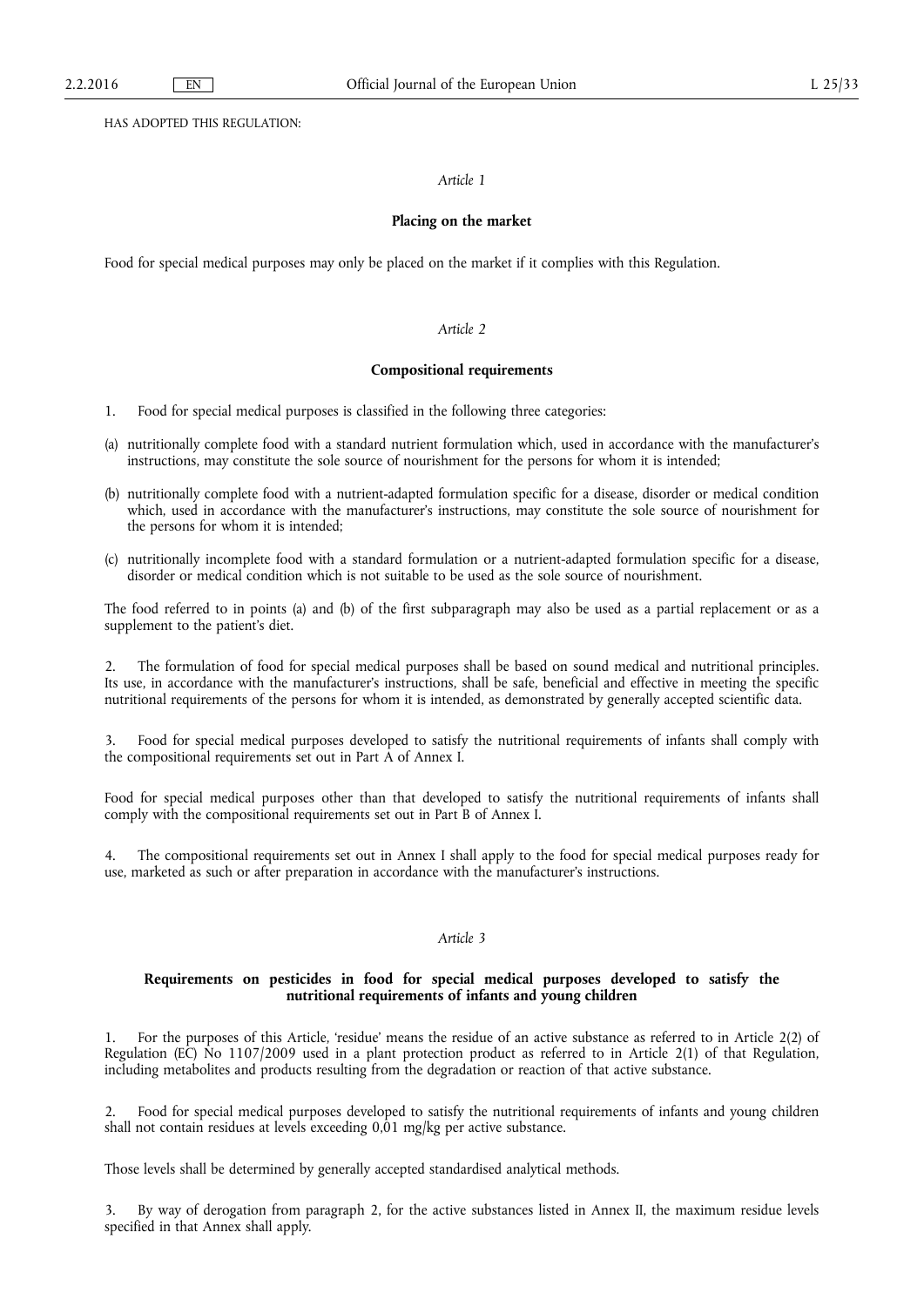4. Food for special medical purposes developed to satisfy the nutritional requirements of infants and young children shall only be produced from agricultural products for the production of which plant protection products containing the active substances listed in Annex III have not been used.

However, for the purpose of checks, plant protection products containing the active substances listed in Annex III are considered not to have been used if their residues do not exceed a level of 0,003 mg/kg.

The levels referred to in paragraphs 2, 3 and 4 shall apply to the food for special medical purposes ready for use, marketed as such or after preparation in accordance with the manufacturer's instructions.

### *Article 4*

# **Name of the food**

The name of food for special medical purposes shall be as set out in Annex IV.

### *Article 5*

### **Specific requirements on food information**

1. Unless otherwise provided in this Regulation, food for special medical purposes shall comply with Regulation (EU) No 1169/2011.

2. In addition to the mandatory particulars listed in Article 9(1) of Regulation (EU) No 1169/2011, the following shall be additional mandatory particulars for food for special medical purposes:

- (a) a statement that the product must be used under medical supervision;
- (b) a statement whether the product is suitable for use as the sole source of nourishment;
- (c) a statement that the product is intended for a specific age group, as appropriate;
- (d) where appropriate, a statement that the product poses a health hazard when consumed by persons who do not have the disease, disorder or medical condition for which the product is intended;
- (e) the statement 'For the dietary management of …' where the blank shall be filled in with the disease, disorder or medical condition for which the product is intended;
- (f) where appropriate, a statement concerning adequate precautions and contra-indications;
- (g) a description of the properties and/or characteristics that make the product useful in relation to the disease, disorder or medical condition for the dietary management of which the product is intended, in particular, as the case may be, relating to the special processing and formulation, the nutrients which have been increased, reduced, eliminated or otherwise modified and the rationale of the use of the product;
- (h) where appropriate, a warning that the product is not for parenteral use;
- (i) instructions for appropriate preparation, use and storage of the product after the opening of the container, as appropriate.

The particulars referred to in points (a) to (d) shall be preceded by the words 'important notice' or their equivalent.

3. Article 13(2) and (3) of Regulation (EU) No 1169/2011 shall also apply to the additional mandatory particulars referred to in paragraph 2 of this Article.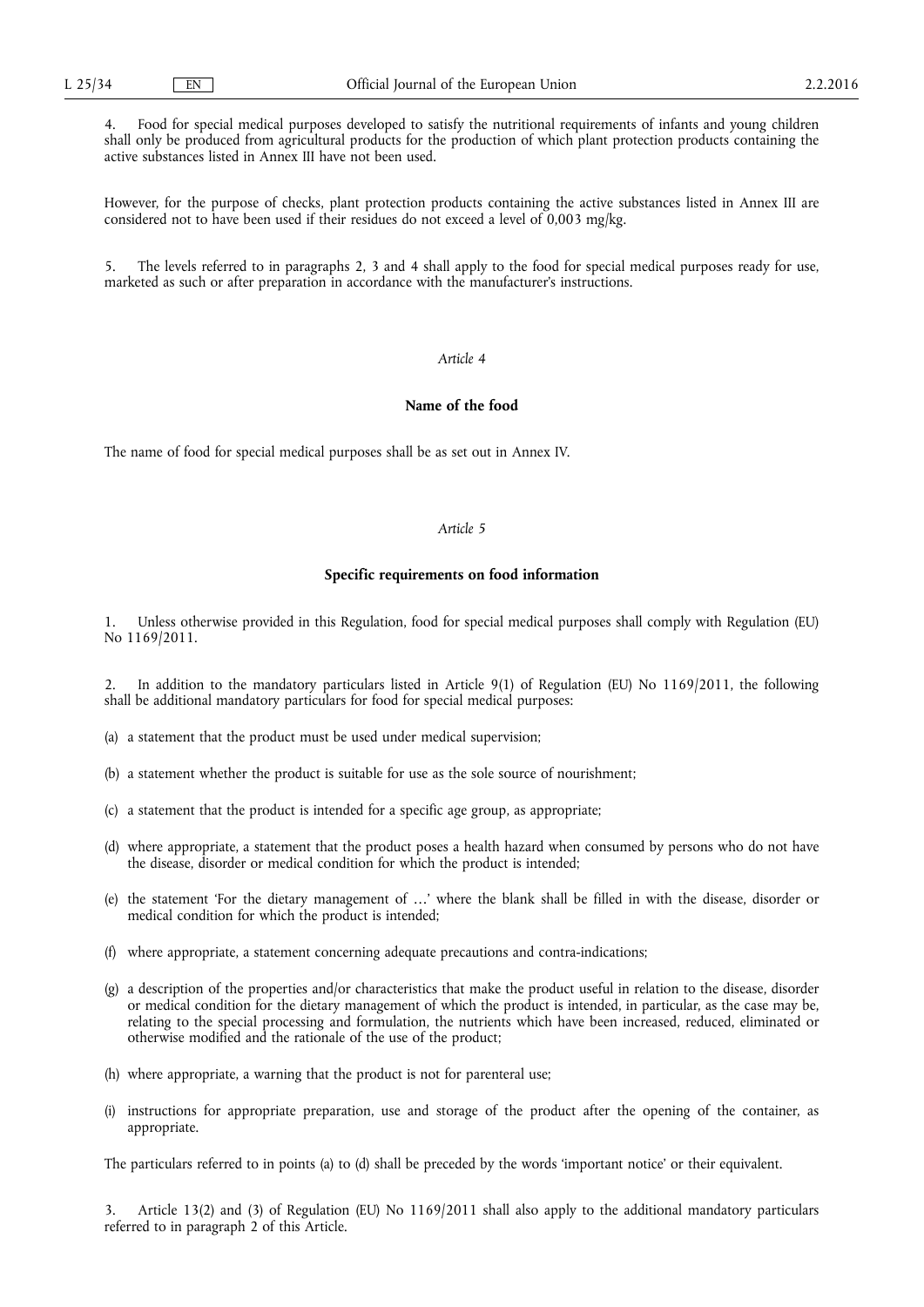#### *Article 6*

## **Specific requirements on the nutrition declaration**

1. In addition to the information referred to in Article 30(1) of Regulation (EU) No 1169/2011, the mandatory nutrition declaration for food for special medical purposes shall include the following:

- (a) the amount of each mineral substance and of each vitamin listed in Annex I to this Regulation and present in the product;
- (b) the amount of components of protein, carbohydrate, fat and/or of other nutrients and their components, the declaration of which would be necessary for the appropriate intended use of the product;
- (c) information on the osmolality or the osmolarity of the product where appropriate;
- (d) information on the source and the nature of the protein and/or protein hydrolysates contained in the product.

2. By way of derogation from Article 30(3) of Regulation (EU) No 1169/2011, the information included in the mandatory nutrition declaration for food for special medical purposes shall not be repeated on the labelling.

3. The nutrition declaration shall be mandatory for all food for special medical purposes, irrespective of the size of the largest surface of the packaging or container.

4. Articles 31 to 35 of Regulation (EU) No 1169/2011 shall apply to all the nutrients included in the nutrition declaration for food for special medical purposes.

5. By way of derogation from Article 31(3) of Regulation (EU) No 1169/2011, the energy value and the amounts of nutrients of food for special medical purposes shall be those of the food as sold and, where appropriate, those of the food ready for use after preparation in accordance with the manufacturer's instructions.

6. By way of derogation from Article 32(3) and (4) of Regulation (EU) No 1169/2011, the energy value and the amount of nutrients of food for special medical purposes shall not be expressed as a percentage of the reference intakes set out in Annex XIII to that Regulation.

7. The particulars included in the nutrition declaration for food for special medical purposes that are not listed in Annex XV to Regulation (EU) No 1169/2011 shall be presented after the most relevant entry of that Annex they belong to or are components of.

Particulars not listed in Annex XV to Regulation (EU) No 1169/2011 that do not belong to or are not components of any of the entries of that Annex shall be presented in the nutrition declaration after the last entry of that Annex.

The indication of the amount of sodium shall appear together with the other minerals and may be repeated next to the indication of the salt content as follows: 'Salt:  $X \nvert g$  (of which sodium: Y mg)'.

# *Article 7*

#### **Nutrition and health claims**

Nutrition and health claims shall not be made on food for special medical purposes.

#### *Article 8*

# **Specific requirements for food for special medical purposes developed to satisfy the nutritional requirements of infants**

1. All mandatory particulars for food for special medical purposes developed to satisfy the nutritional requirements of infants shall appear in a language easily understood by the consumers.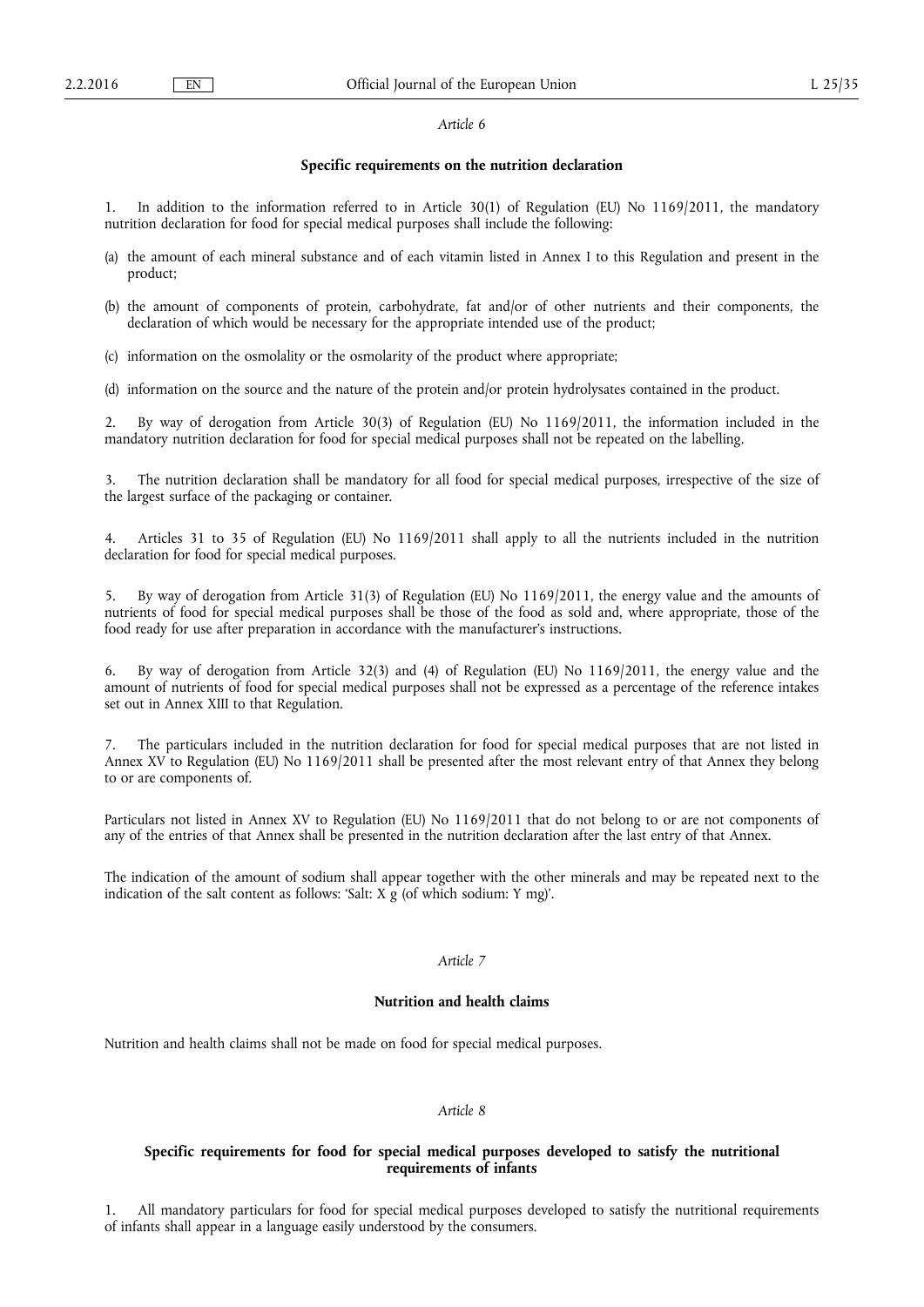2. The labelling, presentation and advertising of food for special medical purposes developed to satisfy the nutritional requirements of infants shall not include pictures of infants, or other pictures or text which may idealise the use of the product.

However, graphic representations for easy identification of the product and for illustrating methods of preparation shall be permitted.

3. The labelling, presentation and advertising of food for special medical purposes developed to satisfy the nutritional requirements of infants shall be designed in such a way that it enables consumers to make a clear distinction between such products and infant formula and follow-on formula, in particular as to the text, images and colours used, so as to avoid any risk of confusion.

4. Advertising of food for special medical purposes developed to satisfy the nutritional requirements of infants shall be restricted to publications specialising in baby care and scientific publications.

Member States may further restrict or prohibit such advertising. Such advertising shall contain only information of a scientific and factual nature.

The first and second subparagraphs shall not prevent the dissemination of information exclusively intended for health care professionals.

5. There shall be no point-of-sale advertising, giving of samples or any other promotional device to induce sales of food for special medical purposes developed to satisfy the nutritional requirements of infants directly to the consumer at the retail level, such as special displays, discount coupons, premiums, special sales, loss-leaders and tie-in sales.

6. Manufacturers and distributors of food for special medical purposes developed to satisfy the nutritional requirements of infants shall not directly provide, to the general public or to pregnant women, mothers or members of their families, free or low-priced products, samples or any other promotional gifts.

# *Article 9*

# **Notification**

When food for special medical purposes is placed on the market, the food business operator shall notify the competent authority of each Member State where the product concerned is being marketed of the information appearing on the label, by sending to it a model of the label used for the product, and of any other information the competent authority may reasonably request to establish compliance with this Regulation, unless a Member State exempts the food business operator from that obligation under a national system that guarantees an efficient official monitoring of the product concerned.

#### *Article 10*

#### **Directive 1999/21/EC**

In accordance with Article 20(4) of Regulation (EU) No 609/2013, Directive 1999/21/EC is repealed with effect from 22 February 2019. However, Directive 1999/21/EC shall continue to apply until 21 February 2020 to food for special medical purposes developed to satisfy the nutritional requirements of infants.

References to Directive 1999/21/EC in other acts shall be construed as references to this Regulation in accordance with the scheme set out in the first paragraph.

# *Article 11*

#### **Entry into force and application**

This Regulation shall enter into force on the twentieth day following that of its publication in the *Official Journal of the European Union*.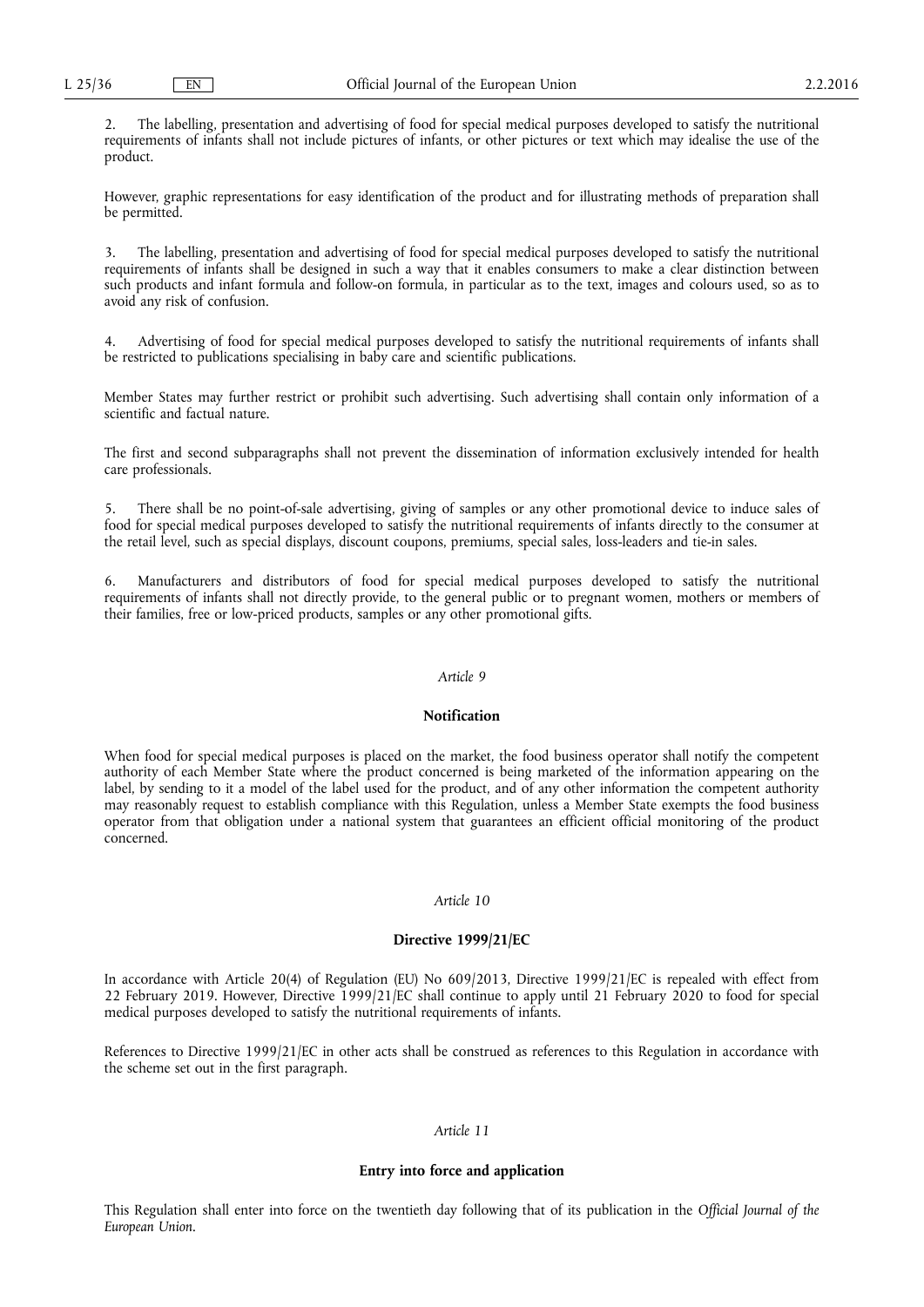It shall apply from 22 February 2019, except in respect of food for special medical purposes developed to satisfy the nutritional requirements of infants, to which it shall apply from 22 February 2020.

For the purposes of the second subparagraph of Article 21(1) of Regulation (EU) No 609/2013, in respect of food for special medical purposes developed to satisfy the nutritional requirements of infants the later date referred to in the second paragraph of this Article shall be considered as the date of application.

This Regulation shall be binding in its entirety and directly applicable in all Member States.

Done at Brussels, 25 September 2015.

*For the Commission The President*  Jean-Claude JUNCKER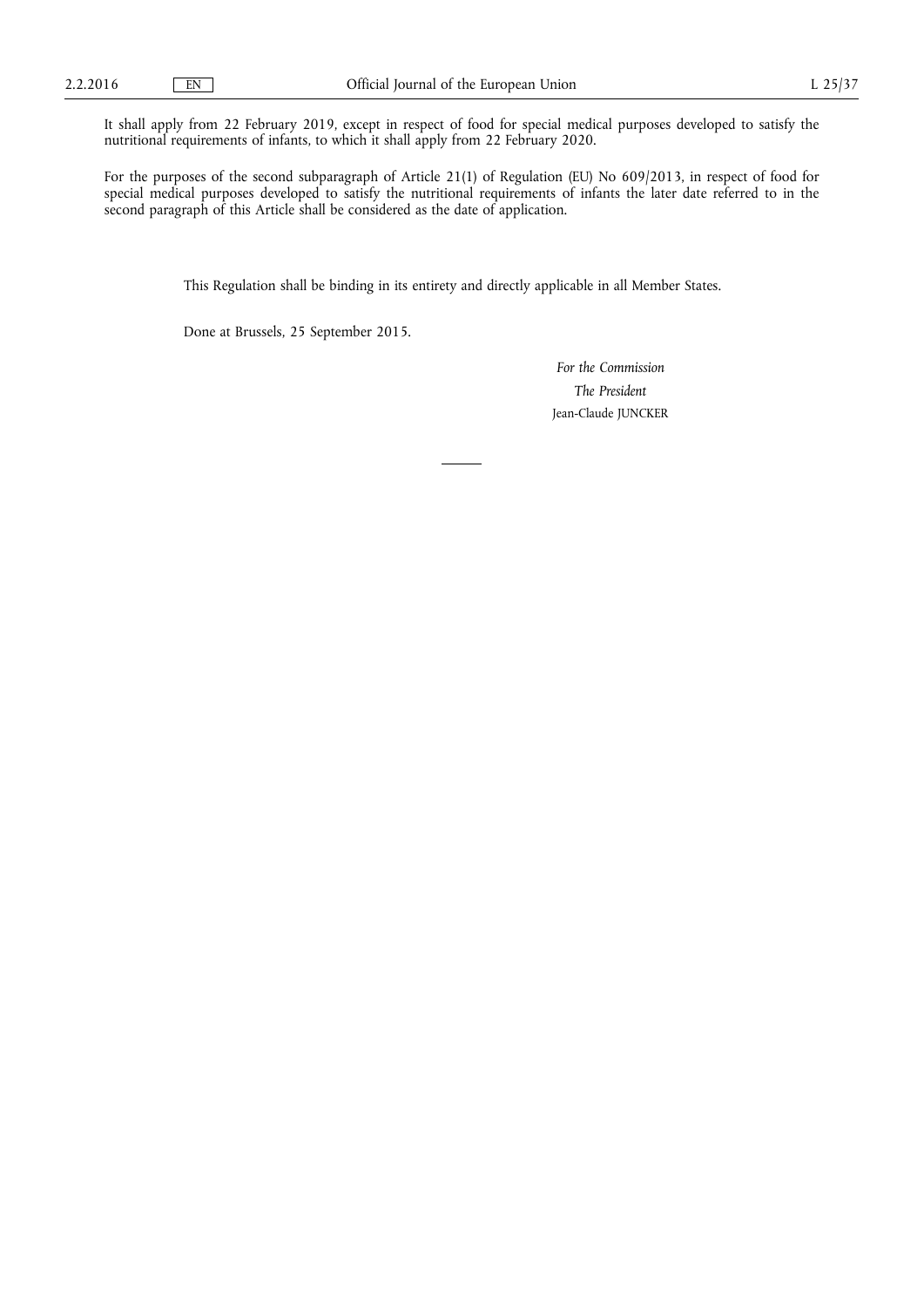#### *ANNEX I*

### **COMPOSITIONAL REQUIREMENTS REFERRED TO IN ARTICLE 2(3)**

#### PART A

#### **Food for special medical purposes developed to satisfy the nutritional requirements of infants**

- 1. Products referred to in Article 2(1)(a) developed to satisfy the nutritional requirements of infants shall contain the vitamins and mineral substances as specified in Table 1.
- 2. Products referred to in Article 2(1)(b) developed to satisfy the nutritional requirements of infants shall contain the vitamins and mineral substances as specified in Table 1, without prejudice to modifications for one or more of these nutrients rendered necessary by the intended use of the product.
- 3. Maximum levels of vitamins and mineral substances present in products referred to in Article 2(1)(c) developed to satisfy the nutritional requirements of infants shall not exceed those specified in Table 1, without prejudice to modifications for one or more of these nutrients rendered necessary by the intended use of the product.
- 4. Where this is not contrary to the requirements dictated by the intended use, food for special medical purposes developed to satisfy the nutritional requirements of infants shall comply with the provisions relating to other nutrients applicable to infant formula and follow-on formula, as the case may be, laid down in Commission Delegated Regulation (EU) 2016/127 ( 1 ).

#### *Table 1*

# **Values for vitamins and minerals in food for special medical purposes developed to satisfy the nutritional requirements of infants**

|                       | Per 100 kJ |         | Per 100 kcal   |                         |
|-----------------------|------------|---------|----------------|-------------------------|
|                       | Minimum    | Maximum | Minimum        | Maximum                 |
| <b>Vitamins</b>       |            |         |                |                         |
| Vitamin A (µg-RE) (1) | 16,7       | 43      | 70             | 180                     |
| Vitamin D (µg)        | 0,48       | 0,72    | $\overline{2}$ | 3                       |
| Vitamin K (µg)        | 0,24       | 6       | $\,1$          | 25                      |
| Vitamin C (mg)        | 0,96       | 7,2     | $\overline{4}$ | $30\,$                  |
| Thiamin (µg)          | 9,6        | 72      | 40             | 300                     |
| Riboflavin (µg)       | 14,3       | 107     | 60             | 450                     |
| Vitamin $B_6$ (µg)    | 4,8        | $72\,$  | 20             | 300                     |
| Niacin (mg) $(2)$     | 0,1        | 0,72    | 0,4            | $\overline{\mathbf{3}}$ |
| Folate (µg-DFE) (3)   | 3,6        | 11,4    | 15             | 47,6                    |

<sup>(</sup> 1 ) Commission Delegated Regulation (EU) 2016/127 of 25 September 2015 supplementing Regulation (EU) No 609/2013 of the European Parliament and of the Council as regards the specific compositional and information requirements for infant formula and follow-on formula and as regards requirements on information relating to infant and young child feeding (see page 1 of this Official Journal).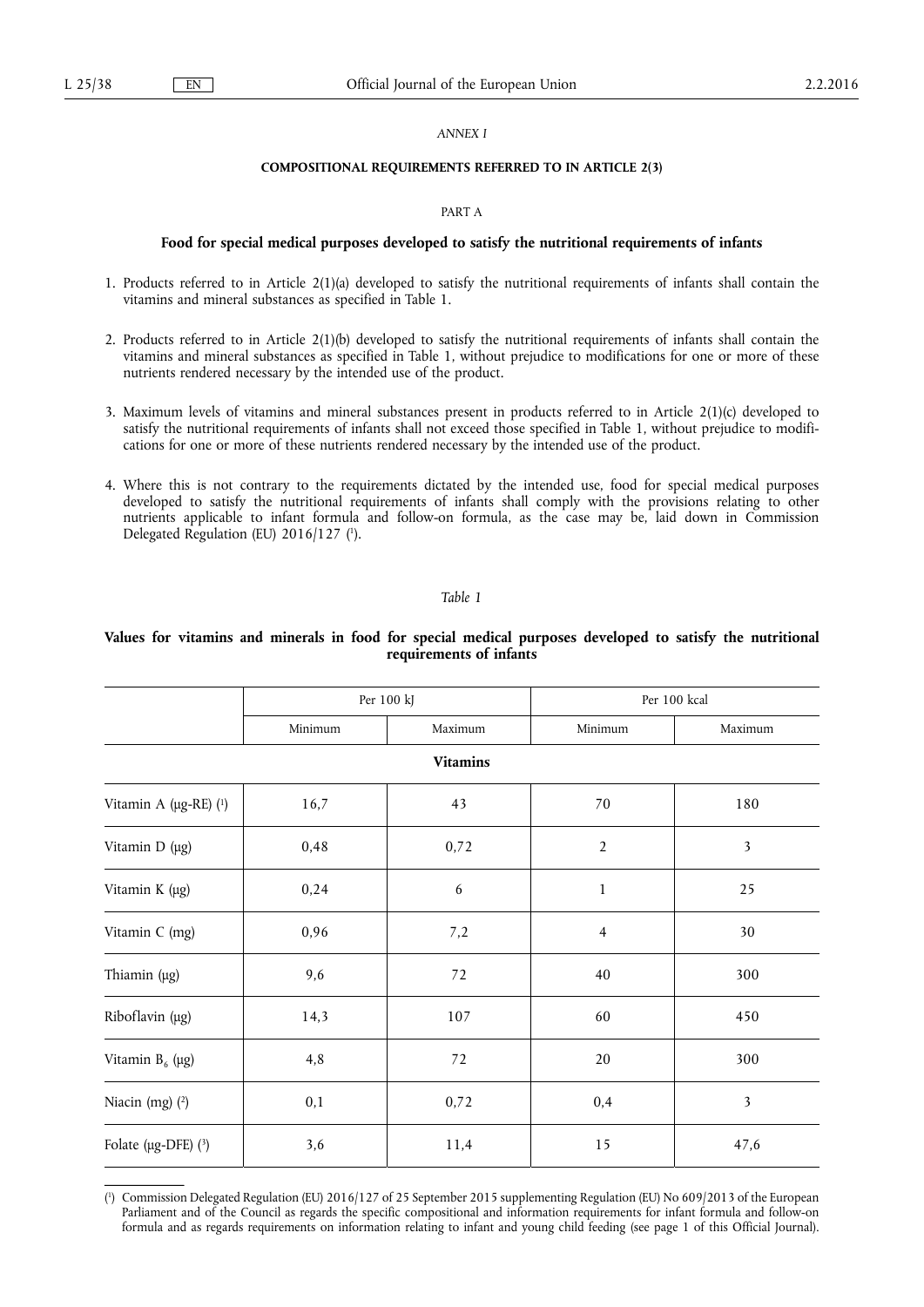|                                      | Per 100 kJ       |                 | Per 100 kcal            |                |
|--------------------------------------|------------------|-----------------|-------------------------|----------------|
|                                      | Minimum          | Maximum         | Minimum                 | Maximum        |
| Vitamin $B_{12}$ (µg)                | 0,02             | 0,12            | 0,1                     | 0, 5           |
| Panthotenic Acid (mg)                | 0,1              | 0,48            | 0,4                     | $\overline{2}$ |
| Biotin (µg)                          | 0,24             | 4,8             | $\mathbf 1$             | $20\,$         |
| Vitamin E (mg a-toco-<br>pherol) (4) | 0,14             | 1,2             | 0,6                     | 5              |
|                                      |                  | <b>Minerals</b> |                         |                |
| Sodium (mg)                          | $\boldsymbol{6}$ | 14,3            | 25                      | 60             |
| Chloride (mg)                        | 14,3             | 38,2            | 60                      | 160            |
| Potassium (mg)                       | 19,1             | 38,2            | 80                      | 160            |
| Calcium $(mg)(5)$                    | $12\,$           | 60              | 50                      | 250            |
| Phosphorus (mg) (6)                  | 6                | 24              | 25                      | 100            |
| Magnesium (mg)                       | 1,2              | 3,6             | 5                       | 15             |
| Iron (mg)                            | 0,07             | 0,6             | 0,3                     | 2,5            |
| Zinc (mg)                            | 0,12             | 0,6             | 0,5                     | 2,4            |
| Copper (µg)                          | 14,3             | 29              | 60                      | 120            |
| Iodine (µg)                          | 3,6              | 8,4             | 15                      | 35             |
| Selenium (µg)                        | 0,72             | $\overline{2}$  | $\overline{\mathbf{3}}$ | 8,6            |
| Manganese (µg)                       | 0,24             | 24              | $\,1$                   | 100            |
| Chromium (µg)                        |                  | 2,4             |                         | $10\,$         |
| Molybdenum (µg)                      |                  | 3,3             |                         | $14\,$         |
| Fluoride (µg)                        |                  | 47,8            |                         | 200            |

( 1) Preformed vitamin A; RE = all *trans* retinol equivalent.

( 2) Preformed niacin.

( 3) Dietary folate equivalent: 1 μg DFE = 1 μg food folate = 0,6 μg folic acid from food for special medical purposes.

( 4) Based on vitamin E activity of RRR-α-tocopherol.

( 5) The calcium:available phosphorus molar ratio shall not be less than 1 nor greater than 2.

( 6) Total phosphorus.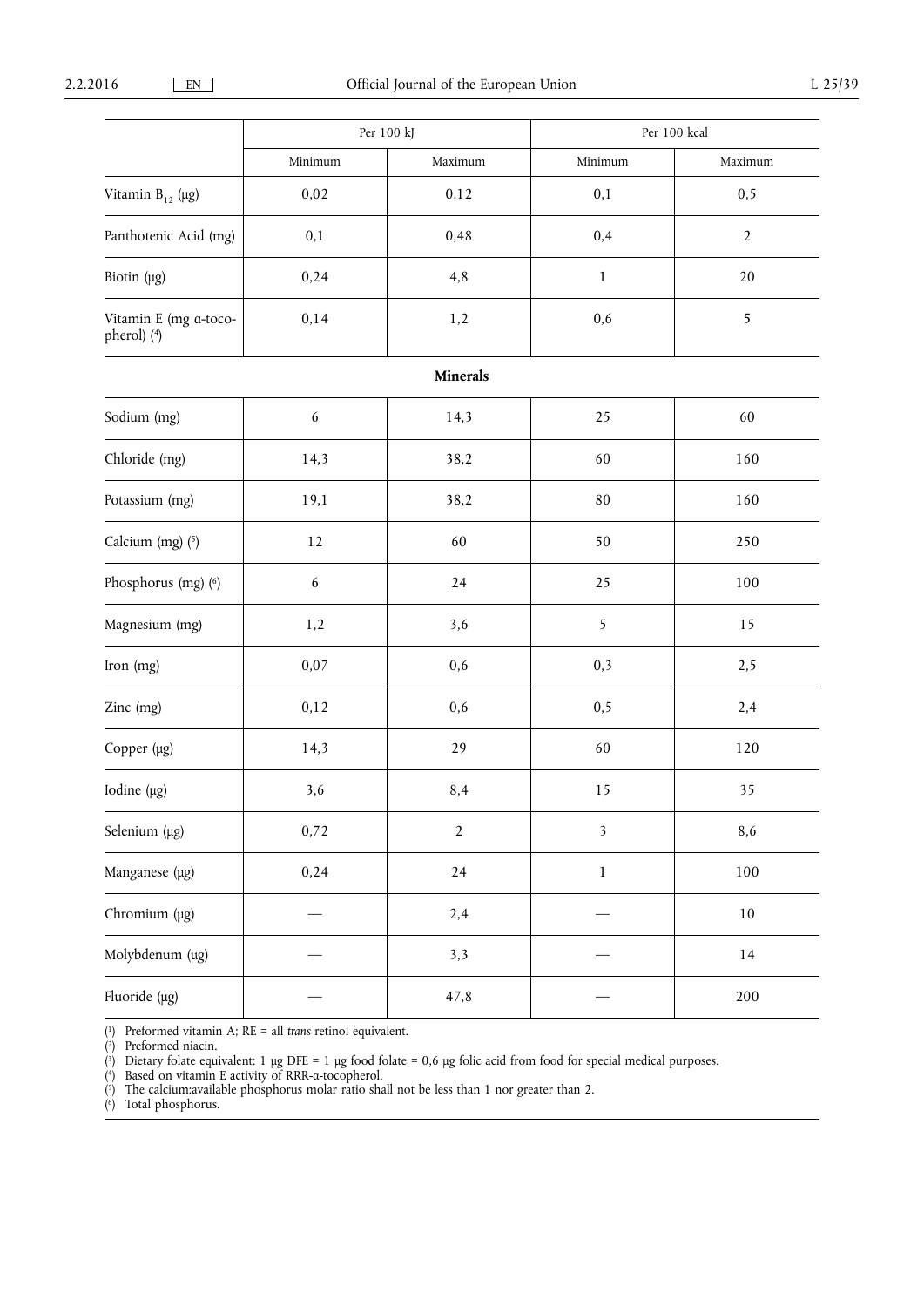#### PART B

## **Food for special medical purposes other than that developed to satisfy the nutritional requirements of infants**

- 1. Products referred to in Article 2(1)(a) other than those developed to satisfy the nutritional requirements of infants shall contain the vitamins and mineral substances as specified in Table 2.
- 2. Products referred to in Article 2(1)(b) other than those developed to satisfy the nutritional requirements of infants shall contain the vitamins and mineral substances as specified in Table 2, without prejudice to modifications for one or more of these nutrients rendered necessary by the intended use of the product.
- 3. Maximum levels of vitamins and mineral substances present in products referred to in Article 2(1)(c) other than those developed to satisfy the nutritional requirements of infants shall not exceed those specified in Table 2, without prejudice to modifications for one or more of these nutrients rendered necessary by the intended use of the product.

## *Table 2*

# **Values for vitamins and minerals in food for special medical purposes other than that developed to satisfy the nutritional requirements of infants**

|                       | Per 100 kJ                                                                                                                                |                            | Per 100 kcal                                                                                                                                |                |
|-----------------------|-------------------------------------------------------------------------------------------------------------------------------------------|----------------------------|---------------------------------------------------------------------------------------------------------------------------------------------|----------------|
|                       | Minimum                                                                                                                                   | Maximum                    | Minimum                                                                                                                                     | Maximum        |
|                       |                                                                                                                                           | <b>Vitamins</b>            |                                                                                                                                             |                |
| Vitamin A (µg-RE)     | 8,4                                                                                                                                       | 43                         | 35                                                                                                                                          | 180            |
| Vitamin D (µg)        | 0,12                                                                                                                                      | $0,65/0,75$ <sup>(1)</sup> | 0,5                                                                                                                                         | $2,5/3$ (1)    |
| Vitamin K (µg)        | 0,85                                                                                                                                      | 5                          | 3,5                                                                                                                                         | 20             |
| Vitamin C (mg)        | 0,54                                                                                                                                      | 5,25                       | 2,25                                                                                                                                        | 22             |
| Thiamin (mg)          | 0,015                                                                                                                                     | 0,12                       | 0,06                                                                                                                                        | 0,5            |
| Riboflavin (mg)       | 0,02                                                                                                                                      | 0,12                       | 0,08                                                                                                                                        | 0, 5           |
| Vitamin $B_6$ (mg)    | 0,02                                                                                                                                      | 0,12                       | 0,08                                                                                                                                        | 0, 5           |
| Niacin (mg NE)        | 0,22                                                                                                                                      | 0,75                       | 0,9                                                                                                                                         | $\mathfrak{Z}$ |
| Folic Acid (µg)       | 2,5                                                                                                                                       | 12,5                       | $10\,$                                                                                                                                      | 50             |
| Vitamin $B_{12}$ (µg) | 0,017                                                                                                                                     | 0,17                       | 0,07                                                                                                                                        | 0,7            |
| Panthotenic Acid (mg) | 0,035                                                                                                                                     | 0,35                       | 0,15                                                                                                                                        | 1,5            |
| Biotin $(\mu g)$      | 0,18                                                                                                                                      | 1,8                        | 0,75                                                                                                                                        | 7,5            |
| Vitamin E (mg a-TE)   | $0.5/g$ of polyunsatu-<br>rated fatty acids ex-<br>pressed as linoleic<br>acid but in no case<br>less than 0,1 mg per<br>100 available kJ | 0,75                       | $0,5/g$ of polyunsatu-<br>rated fatty acids ex-<br>pressed as linoleic<br>acid but in no case<br>less than 0,5 mg per<br>100 available kcal | 3              |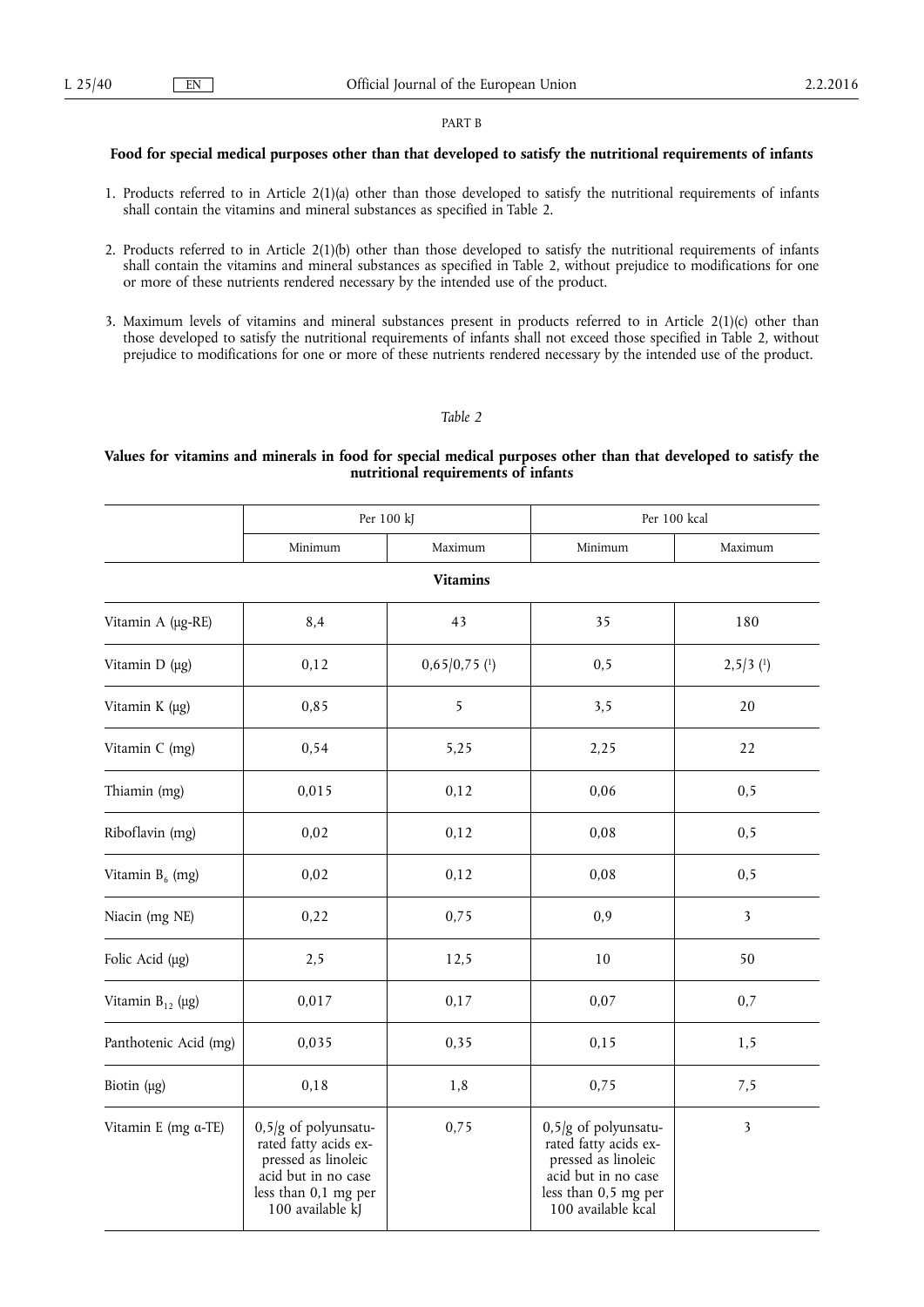|                  | Per 100 kJ   |                 | Per 100 kcal |                |
|------------------|--------------|-----------------|--------------|----------------|
|                  | Minimum      | Maximum         | Minimum      | Maximum        |
|                  |              | <b>Minerals</b> |              |                |
| Sodium (mg)      | 7,2          | 42              | 30           | 175            |
| Chloride (mg)    | 7,2          | 42              | 30           | 175            |
| Potassium (mg)   | 19           | 70              | 80           | 295            |
| Calcium (mg)     | $8,4/12$ (1) | $42/60$ (1)     | $35/50$ (1)  | $175/250$ (1)  |
| Phosphorus (mg)  | 7,2          | 19              | 30           | 80             |
| Magnesium (mg)   | 1,8          | 6               | 7,5          | 25             |
| Iron (mg)        | 0,12         | 0, 5            | 0,5          | $\overline{2}$ |
| Zinc (mg)        | 0,12         | 0,36            | 0,5          | 1,5            |
| Copper (µg)      | 15           | 125             | 60           | 500            |
| Iodine $(\mu g)$ | 1,55         | 8,4             | 6,5          | 35             |
| Selenium (µg)    | 0,6          | 2,5             | 2,5          | 10             |
| Manganese (mg)   | 0,012        | 0,12            | 0,05         | 0,5            |
| Chromium (µg)    | 0,3          | 3,6             | 1,25         | 15             |
| Molybdenum (µg)  | 0,84         | 4,3             | 3,5          | 18             |
| Fluoride (mg)    |              | 0,05            |              | 0,2            |

( 1) For products intended for children of 1 to 10 years of age.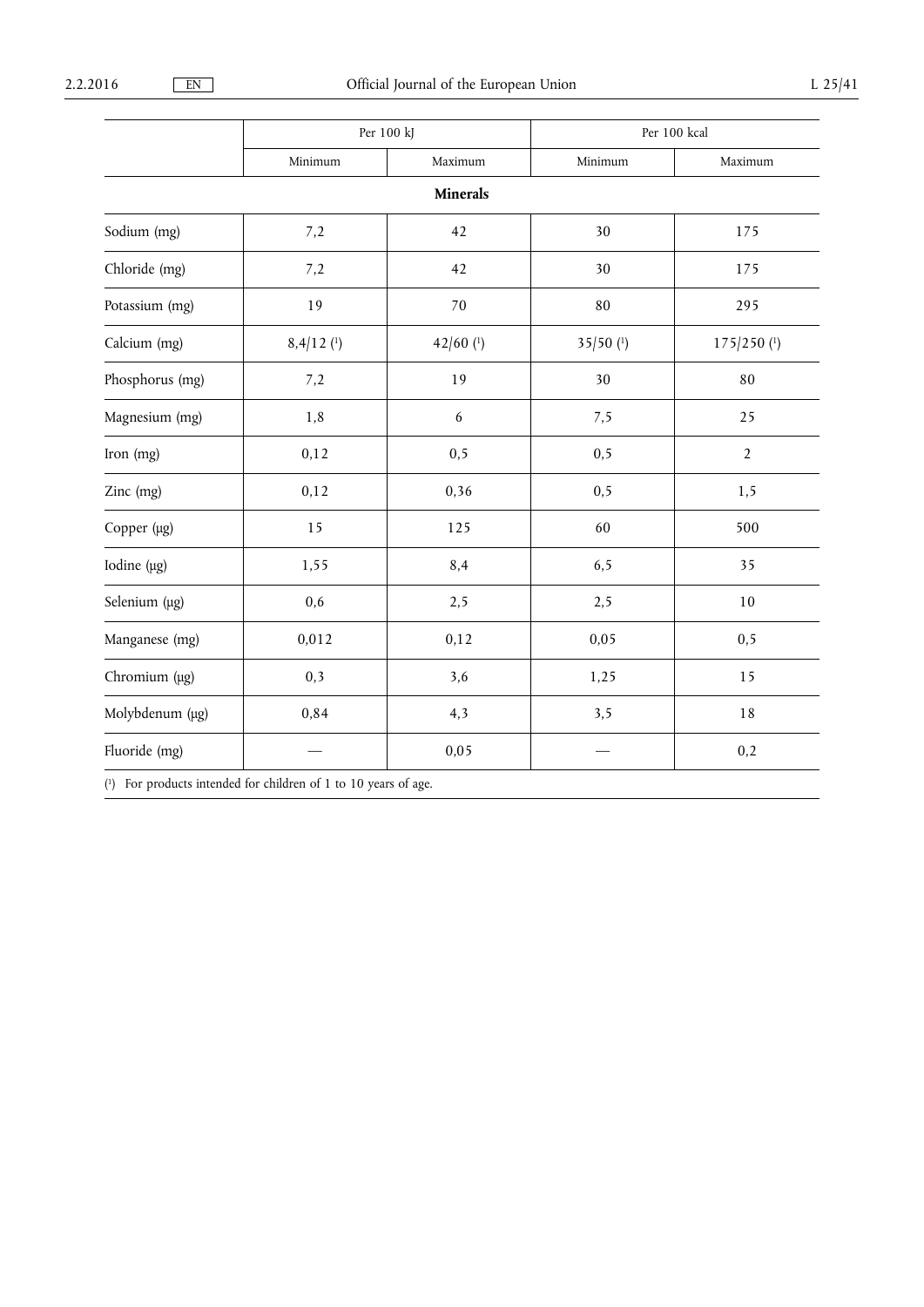# *ANNEX II*

# **ACTIVE SUBSTANCES REFERRED TO IN ARTICLE 3(3)**

| Chemical name of the substance                                                                                           | Maximum residue level<br>(mg/kg) |  |
|--------------------------------------------------------------------------------------------------------------------------|----------------------------------|--|
| Cadusafos                                                                                                                | 0.006                            |  |
| Demeton-S-methyl/demeton-S-methyl sulfone/oxydemeton-methyl (individually<br>or combined, expressed as demeton-S-methyl) | 0.006                            |  |
| Ethoprophos                                                                                                              | 0.008                            |  |
| Fipronil (sum of fipronil and fipronil-desulfinyl, expressed as fipronil)                                                | 0.004                            |  |
| Propineb/propylenethiourea (sum of propineb and propylenethiourea)                                                       | 0,006                            |  |

# *ANNEX III*

# **ACTIVE SUBSTANCES REFERRED TO IN ARTICLE 3(4)**

Chemical name of the substance (residue definition)

Aldrin and dieldrin, expressed as dieldrin

Disulfoton (sum of disulfoton, disulfoton sulfoxide and disulfoton sulfone expressed as disulfoton)

Endrin

Fensulfothion (sum of fensulfothion, its oxygen analogue and their sulfones, expressed as fensulfothion)

Fentin, expressed as triphenyltin cation

Haloxyfop (sum of haloxyfop, its salts and esters including conjugates, expressed as haloxyfop)

Heptachlor and trans-heptachlor epoxide, expressed as heptachlor

Hexachlorobenzene

Nitrofen

Omethoate

Terbufos (sum of terbufos, its sulfoxide and sulfone, expressed as terbufos)